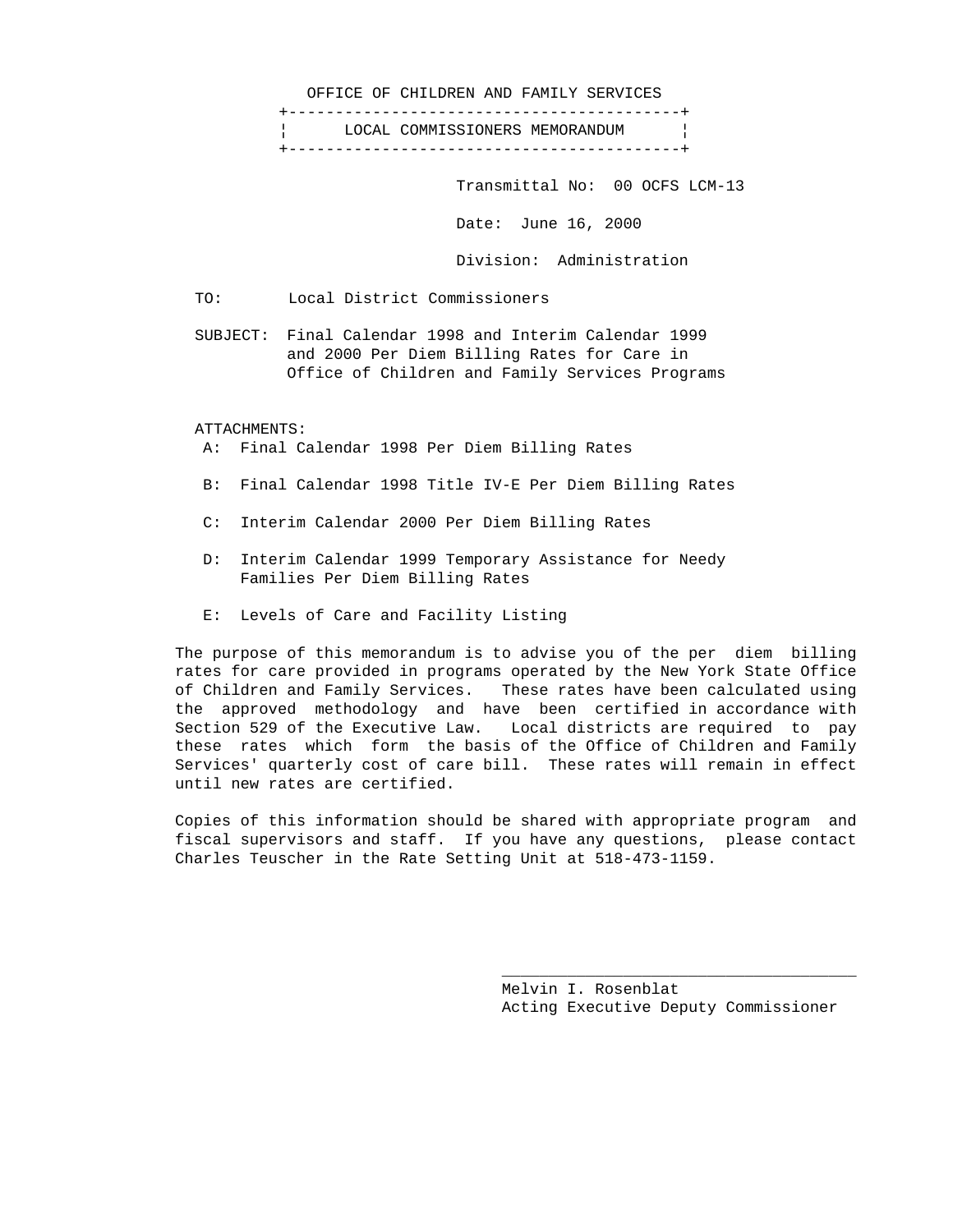# NYS OFFICE OF CHILDREN AND FAMILY SERVICES DIVISION OF ADMINISTRATION FINAL CALENDAR 1998 PER DIEM BILLING RATES FOR RESIDENTIAL CARE

| LEVEL | PROGRAM                     | FINAL CALENDAR 1998<br>PER DIEM RATES |
|-------|-----------------------------|---------------------------------------|
| T.    | Secure Services             | \$244.04                              |
| T T   | Limited Secure              | 201.81                                |
| IV.   | Non-Community Based         | 196.08                                |
| VI    | Community Residential Homes | 173.84                                |
| VII   | Family Foster Care          | 46.57                                 |
|       | Evening Reporting Centers   | 102.66                                |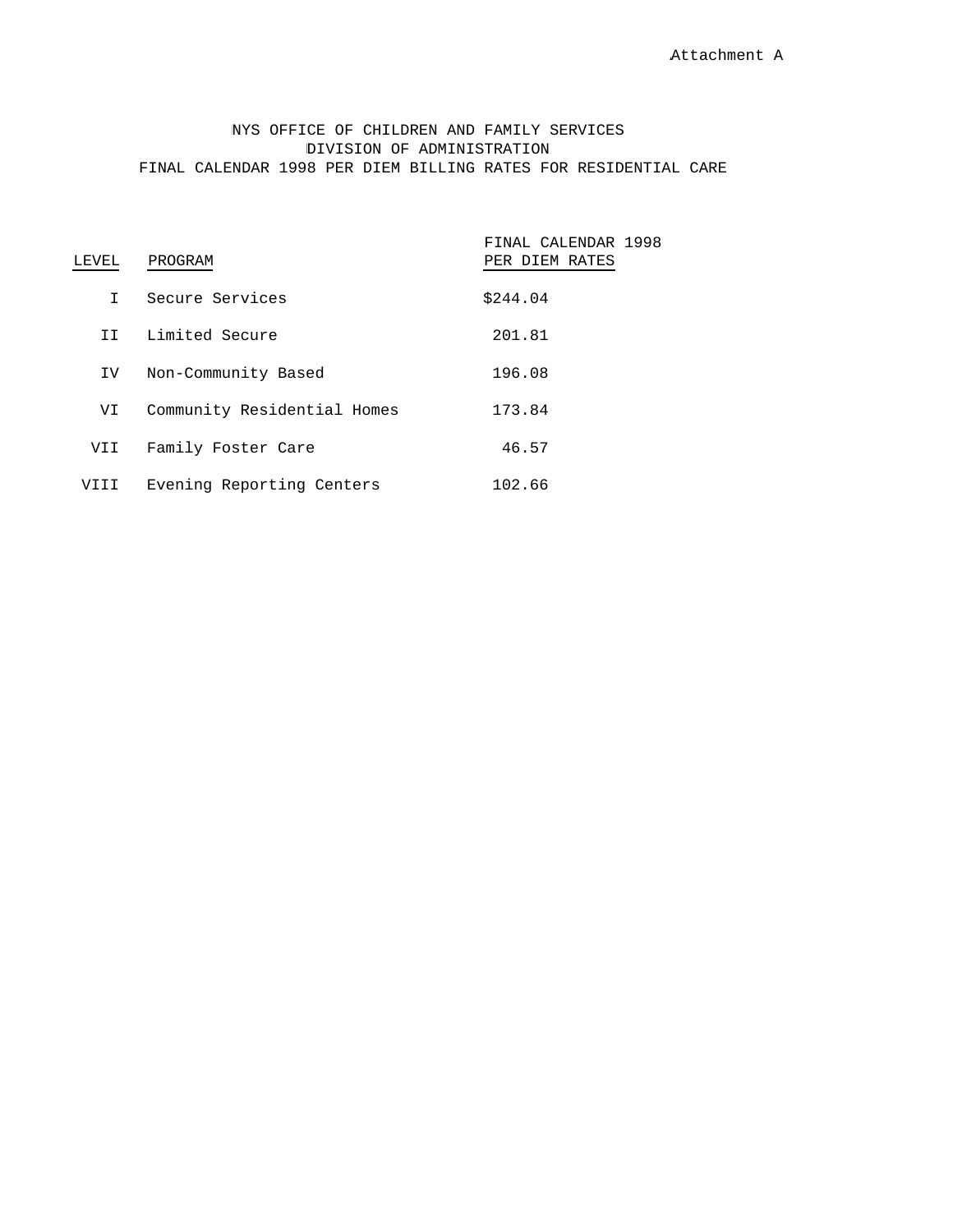# NYS OFFICE OF CHILDREN AND FAMILY SERVICES DIVISION OF ADMINISTRATION FINAL CALENDAR 1998 TITLE IV-E PER DIEM BILLING RATES FOR RESIDENTIAL CARE

| LEVEL | PROGRAM                     | FINAL CALENDAR 1998 TITLE<br>IV-E PER DIEM RATES |
|-------|-----------------------------|--------------------------------------------------|
| IV    | Non-Community Based         | \$183.01                                         |
| VI    | Community Residential Homes | 169.07                                           |
| VT T  | Family Foster Care          | 53.62                                            |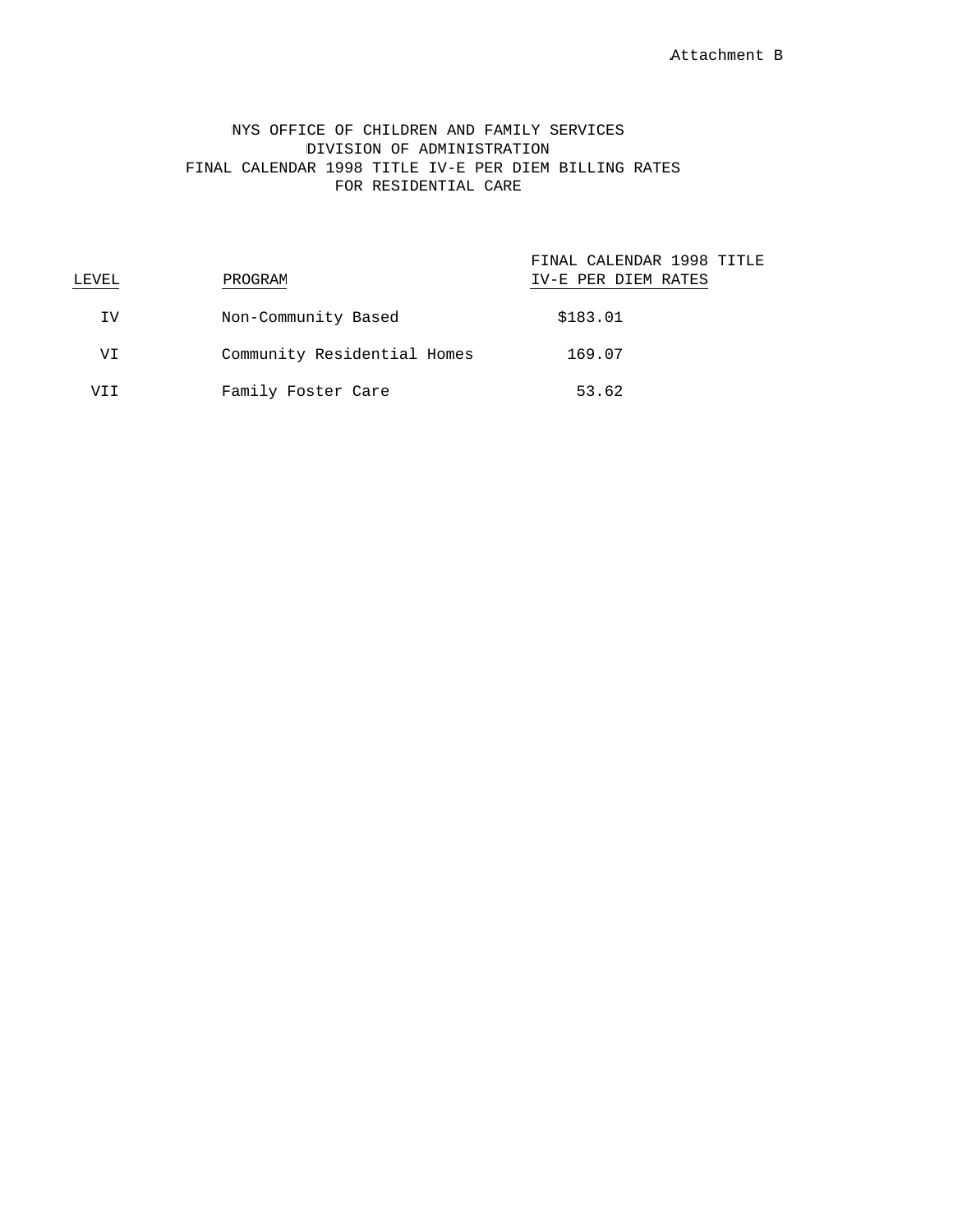# NYS OFFICE OF CHILDREN AND FAMILY SERVICES DIVISION OF ADMINISTRATION INTERIM CALENDAR 2000 PER DIEM BILLING RATES FOR RESIDENTIAL CARE

| LEVEL | PROGRAM                     | INTERIM CALENDAR 2000<br>PER DIEM RATES |  |
|-------|-----------------------------|-----------------------------------------|--|
| T     | Secure Services             | \$244.04                                |  |
| T T   | Limited Secure              | 196.36                                  |  |
| IV.   | Non-Community Based         | 202.11                                  |  |
| VI    | Community Residential Homes | 176.10                                  |  |
| VII   | Family Foster Care          | 53.97                                   |  |
|       | Evening Reporting Centers   | 102.66                                  |  |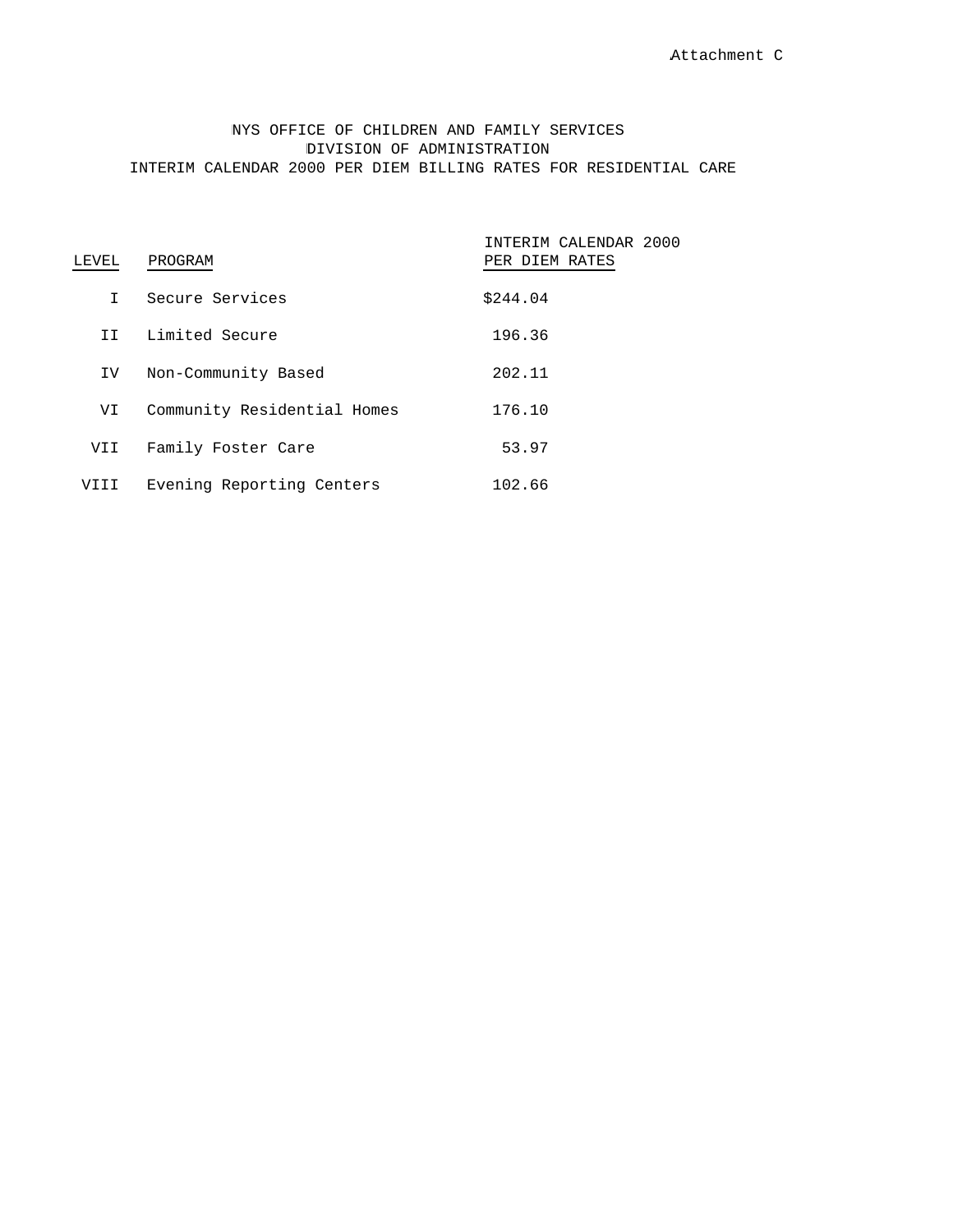## NYS OFFICE OF CHILDREN AND FAMILY SERVICES DIVISION OF ADMINISTRATION INTERIM CALENDAR 1999 TEMPORARY ASSISTANCE FOR NEEDY FAMILIES PER DIEM BILLING RATES FOR RESIDENTIAL CARE

| LEVEL | PROGRAM                     | INTERIM CALENDAR<br>1999 TANF<br>PER DIEM RATES | INTERIM CALENDAR<br>1999 TANF<br>SUPPLEMENTAL<br>PER DIEM RATES |
|-------|-----------------------------|-------------------------------------------------|-----------------------------------------------------------------|
| IV    | Non-Community Based         | 192.88                                          | 9.86                                                            |
| VI    | Community Residential Homes | 175.79                                          | 6.71                                                            |
| VII   | Family Foster Care          | 52.85                                           |                                                                 |